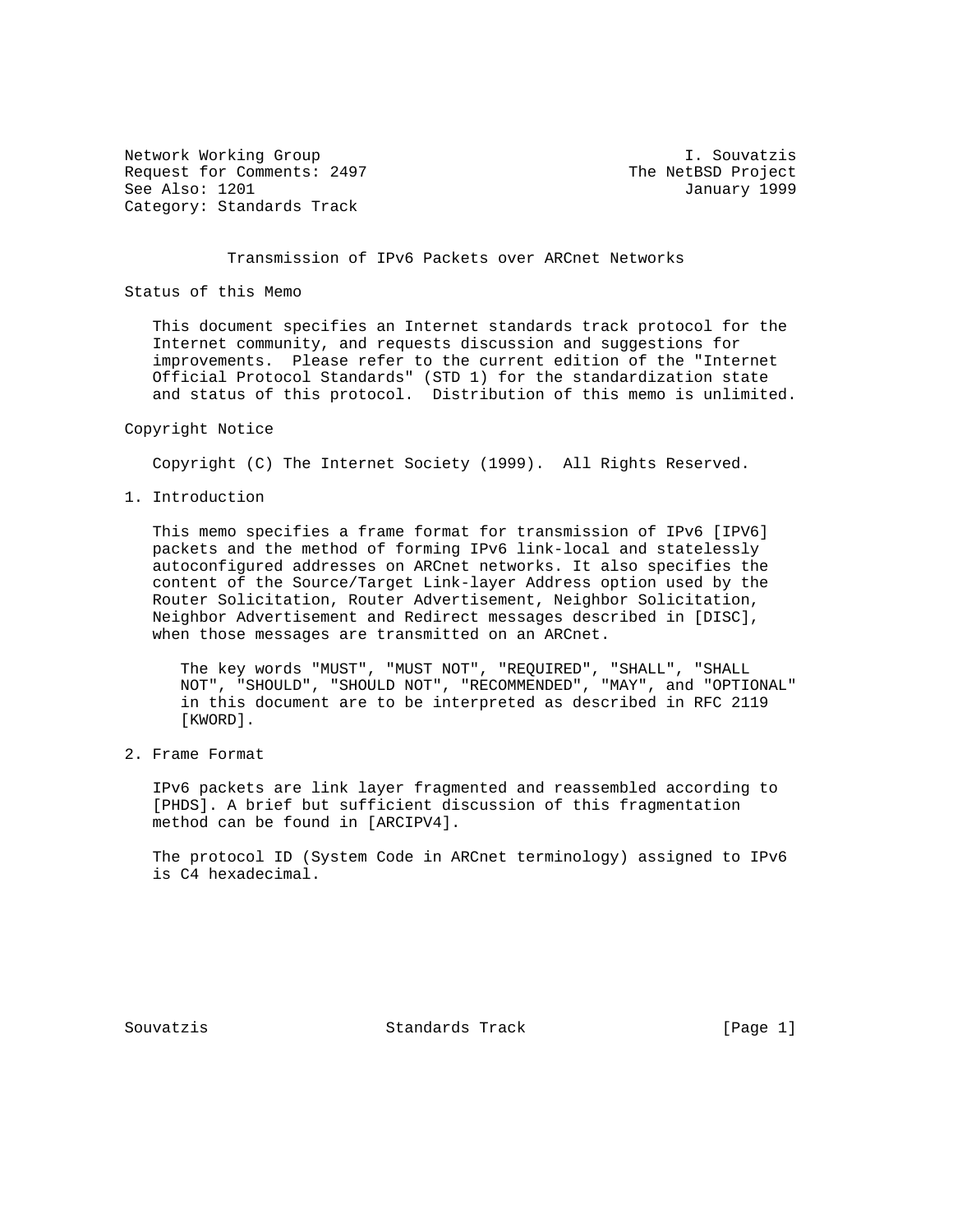## 3. Maximum Transmission Unit

 The maximum IPv6 packet length possible using this encapsulation method is 60480 octets. Since this length is impractical because of its worst case transmission time of several seconds, all ARCnet implementations on a given ARCnet network should agree on a smaller value.

The default MTU for IPv6 [IPV6] packets on an ARCnet is 9072 octets.

 In the presence of a router, this size MAY be changed by a Router Advertisement [DISC] containing an MTU option. If a Router Advertisement is received with an MTU option specifying an MTU larger than 60480, or larger than a manually configured value less than 60480, that MTU option may be logged to system management but MUST be otherwise ignored.

 If no router is available, the local MTU MUST be left at 9072 or MUST be manually configured to the same different value on all connected stations.

 Implementations MAY accept arriving IPv6 datagrams which are larger than their configured maximum transmission unit. They are not required to discard such datagrams. If they can not handle larger datagrams, they MAY log the event to the system administration, but MUST otherwise silently discard them.

4. Stateless Auto-configuration

 If a node has an EUI-64 which is not used to form the Interface Identifier for any other interface, it SHOULD use that EUI-64 to form the Interface Identifier for its ARCnet interface. If that EUI-64 is in use for another interface attached to a different link, it MAY be used for the ARCnet interface as well.

 The Interface Identifier is then formed from the EUI-64 by complementing the "Universal/Local" (U/L) bit, which is the next to-lowest order bit of the first octet of the EUI-64.

 When a node has no EUI-64 available for forming its ARCnet Interface Identifer, it MUST form that identifier as specified in [AARCH], Appendix A, section "Links with Non-Global Identifier". That is, the 8 bit manually configured ARCnet address is appended to the 56 zero bits.

 For example, for an ARCnet interface with the configured address of 49 hexadecimal this results in the following identifier:

Souvatzis Standards Track [Page 2]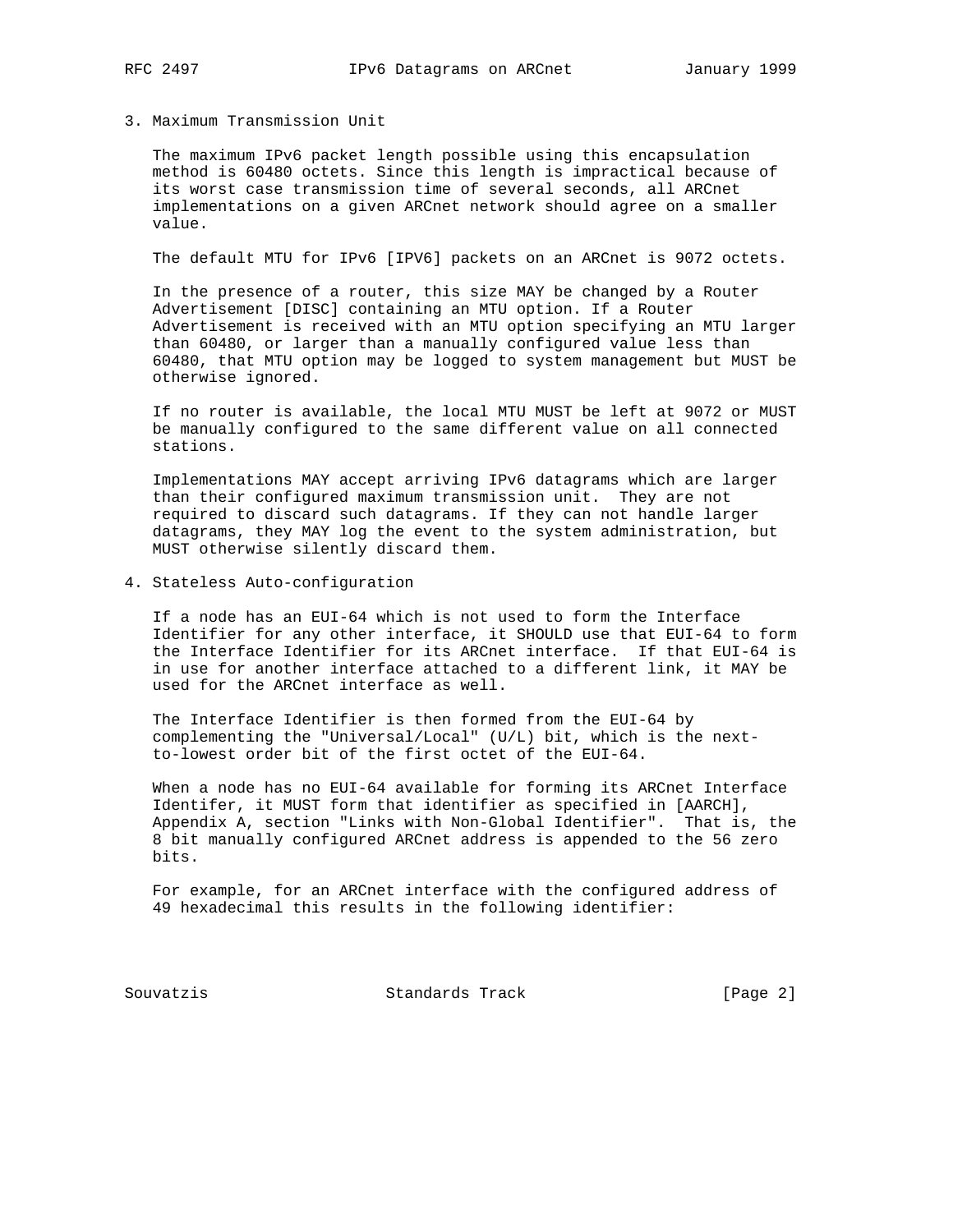Note that this results in the universal/local bit set to "0" to indicate local scope.

 An IPv6 address prefix used for stateless auto-configuration [ACONF] of an ARCnet interface MUST have a length of 64 bits.

5. Link-Local Addresses

 The IPv6 link-local address [AARCH] for an ARCnet interface is formed by appending the Interface Identifier, as defined above, to the prefix FE80::/64.

| 10 bits      | 54 bits | 64 bits              |
|--------------|---------|----------------------|
| 111111110101 | (zeros) | Interface Identifier |
|              |         |                      |

6. Address Mapping -- Unicast

 The procedure for mapping IPv6 addresses into ARCnet link-layer addresses is described in [DISC]. The Source/Target link layer Address option has the following form when the link layer is ARCnet.

 $\sim$  1 0 1 2 3 4 5 6 7 8 9 0 1 2 3 4 5 +-+-+-+-+-+-+-+-+-+-+-+-+-+-+-+-+ | Type | Length | +-+-+-+-+-+-+-+-+-+-+-+-+-+-+-+-+ |ARCnet address | | +---------------+ -+ | | +- 5 octets of padding -+ | | +-+-+-+-+-+-+-+-+-+-+-+-+-+-+-+-+

Option fields:

Type 1 for Source Link-layer address. 2 for Target Link-layer address. Length 1 (in units of 8 octets).

ARCnet address The 8 bit ARCnet address, in canonical bit order.

Souvatzis Standards Track [Page 3]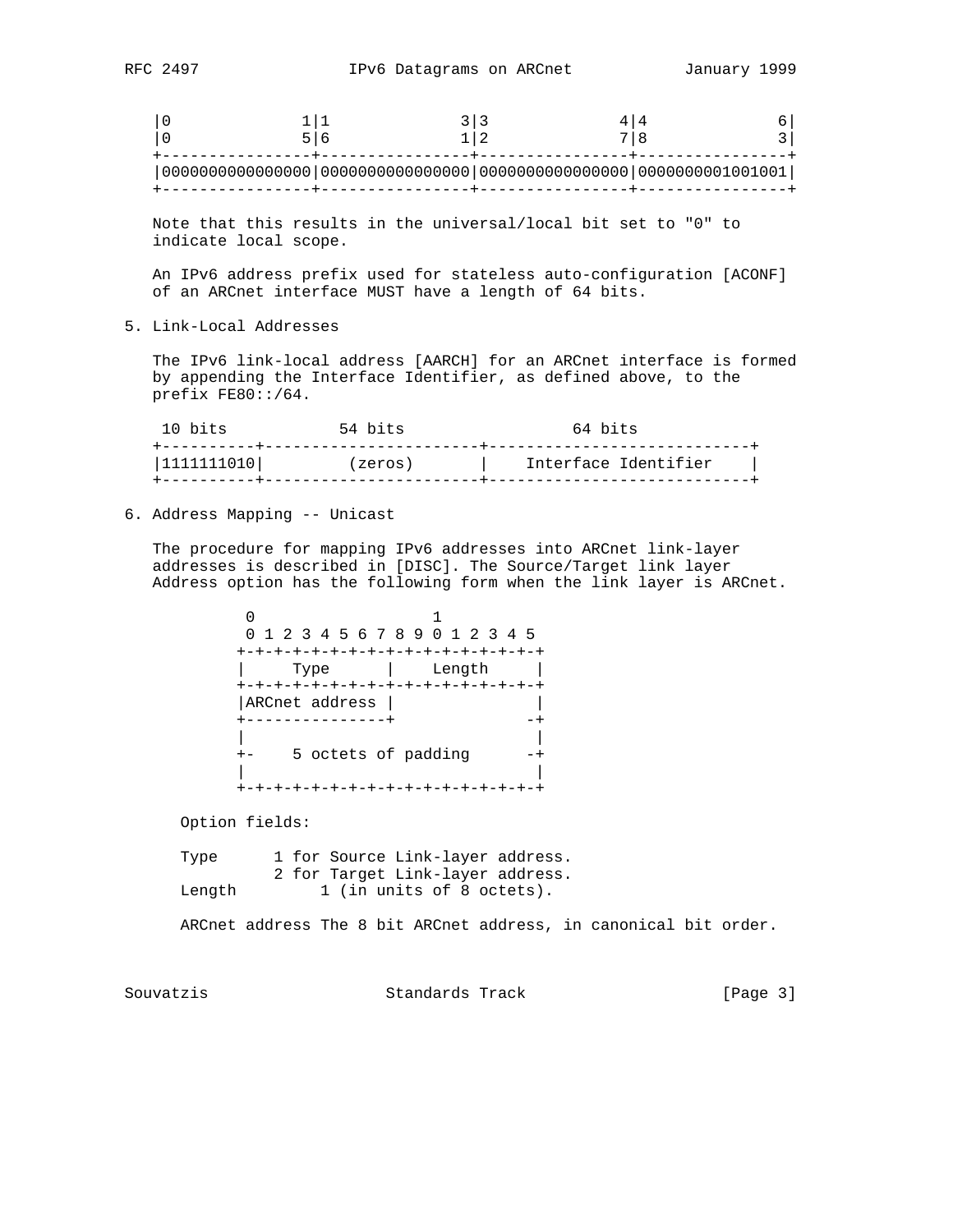- 
- 7. Address Mapping -- Multicast

 As ARCnet only provides 1 multicast address (00 hexadecimal), all IPv6 multicast addresses MUST be mapped to this address.

8. Security Considerations

 The method of derivation of Interface Identifiers from ARCnet addresses is intended to preserve local uniqueness when possible. However, there is no protection from duplication through accident or forgery.

9. Acknowledgements

 Big parts of the new version of this memo are either based on [ETHIPV6] or on Matt Crawford's review of an earlier version.

- 10. References
	- [AARCH] Hinden, R. and S. Deering, "IP Version 6 Addressing Architecture", RFC 2373, July 1998.
	- [ACONF] Thomson, S. and T. Narten, "IPv6 Stateless Address Autoconfiguration", RFC 2462, December 1998.
	- [ARCIPV4] Provan, D., "Transmitting IP Traffic over ARCNET Networks", RFC1201, Novell, Inc., February 1991.
	- [DISC] Narten, T., Nordmark, E. and W. Simpson, "Neighbor Discovery for IP Version 6 (IPv6)", RFC 2461, December 1998.
	- [ETHIPV6] Crawford, M., "Transmission of IPv6 Packets over Ethernet Networks", RFC 2464, December 1998.
	- [EUI64] "64-Bit Global Identifier Format Tutorial", http://stan dards.ieee.org/db/oui/tutorials/EUI64.html.
	- [IPV6] Deering, S. and R. Hinden, "Internet Protocol, Version 6 (IPv6) Specification", RFC 2460, December 1998.
	- [KWORD] Bradner, S., "Key words for use in RFCs to Indicate Requirement Levels", BCP 14, RFC 2119, March 1997.
	- [PHDS] Novell, Inc., "ARCNET Packet Header Definition Standard", Novell Part Number 100-00721-001, November 1989.

Souvatzis Standards Track (Page 4)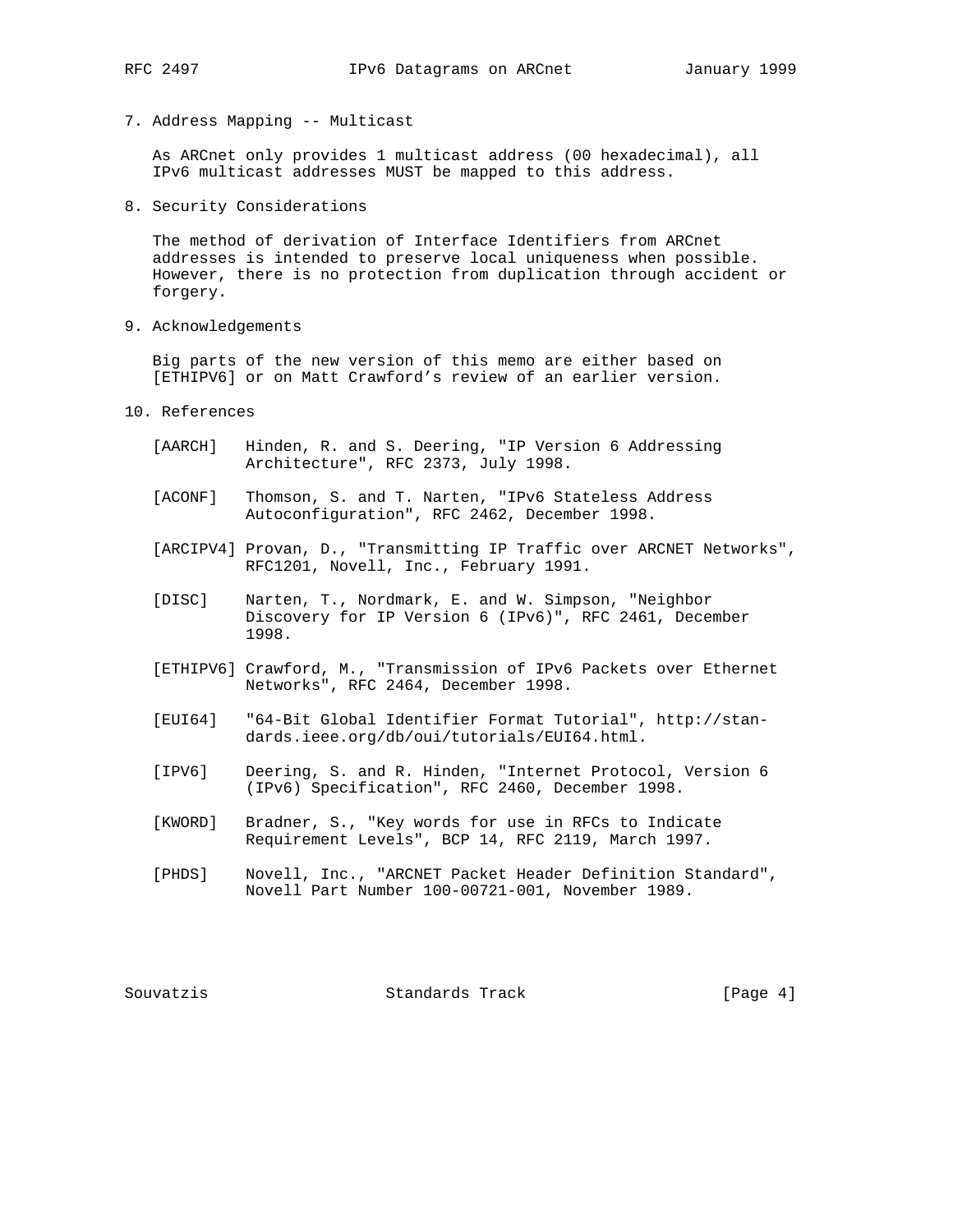## 11. Author's Address

 Ignatios Souvatzis The NetBSD Project Stationenweg 29 D-53332 Bornheim Germany

 Phone (work): +49 (228) 734316 EMail: is@netbsd.org

Souvatzis Standards Track [Page 5]